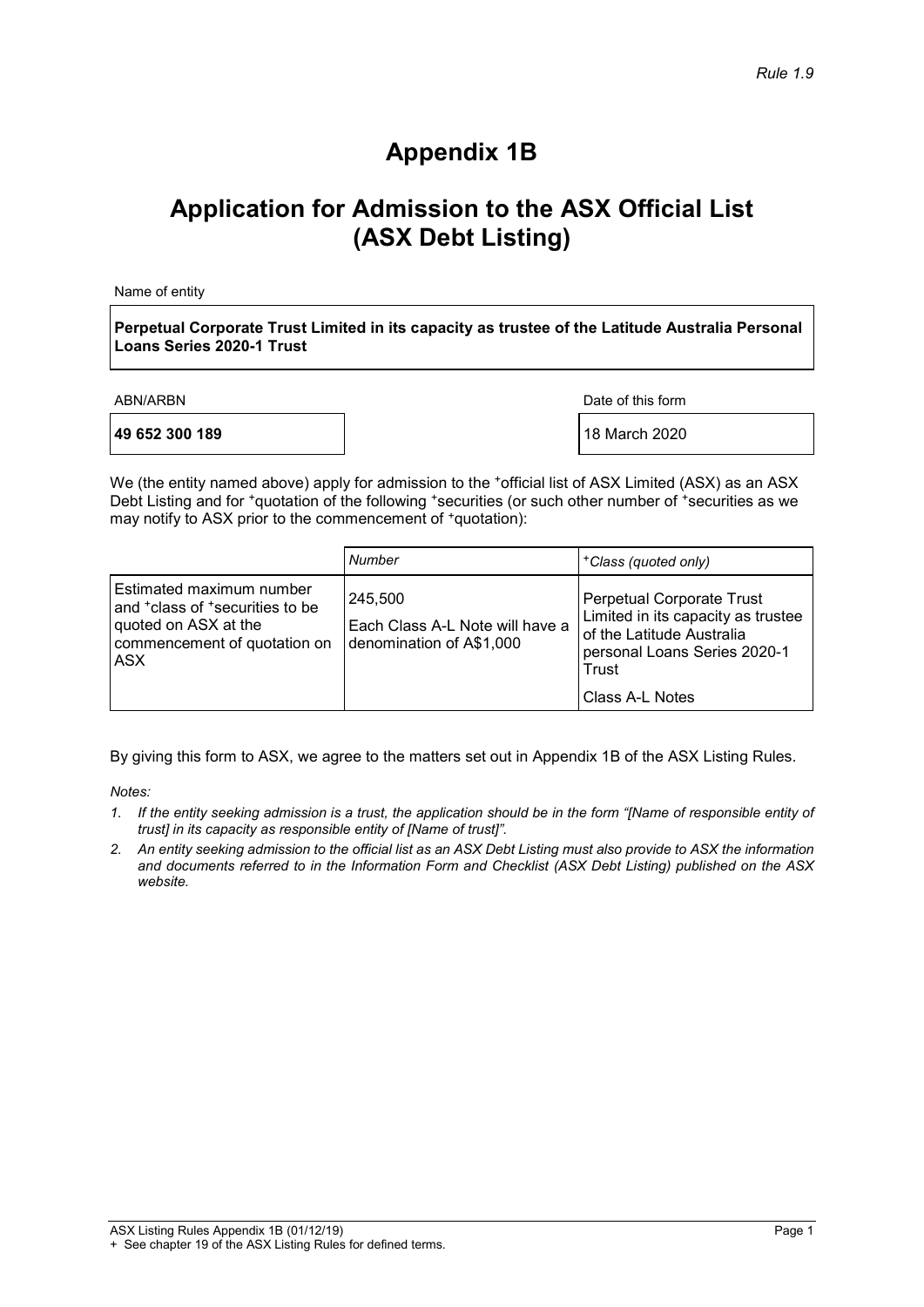# **Information Form and Checklist**

## **(ASX Debt Listing)**

Name of entity and the state of entity and the state of entity and the state of entity and the state of entity  $ABN/ACN/ARBN/ARSN$ 

**Perpetual Corporate Trust Limited in its capacity as trustee of the Latitude Australia Personal Loans Series 2020-1 Trust 49 652 300 189** 

### **We (the entity named above) supply the following information and documents to support our application for admission to the official list of ASX Limited (ASX) as an ASX Debt Listing.**

**Note:** by giving an Appendix 1B *Application for Admission to the ASX Official List (ASX Debt Listing)* to ASX, the entity is taken to have warranted that all of the information and documents it has given, or will give, to ASX in connection with its admission to the official list and the quotation of its securities are, or will be, accurate, complete and not misleading. It also indemnifies ASX to the fullest extent permitted by law in respect of any claim, action or expense arising from, or connected with, any breach of that warranty (see Appendix 1B of the ASX Listing Rules).

The information and documents referred to in this Information Form and Checklist (including any annexures to it) are covered by the warranty and indemnity mentioned above.

Terms used in this Information Form and Checklist have the same meaning as in the ASX Listing Rules.

# **Part 1 – Key Information**

*Instructions: please complete each applicable item below. If an item is not applicable, please mark it as "N/A".* 

### **All entities – corporate details**

| Type of Australian registration number<br>given above (eg ABN, ACN, ARSN or<br>ARBN) | New South Wales                                                                                                                                |
|--------------------------------------------------------------------------------------|------------------------------------------------------------------------------------------------------------------------------------------------|
| Legal entity identifier, if applicable                                               | The Trust was created on 14 February 2020. It will not be registered.                                                                          |
| Place of incorporation or<br>establishment                                           | The Trustee of the Trust (Perpetual Corporate Trust Limited) is incorporated<br>under the Corporations Act 2001 (Cth).                         |
| Date of incorporation or<br>establishment                                            | The Trust is not registered. The registered office of the Manager is:<br>KVD TM Pty Ltd<br>Level 4<br>800 Collins Street<br>Docklands VIC 3008 |
| Legislation under which incorporated<br>or established <sup>1</sup>                  | N/A                                                                                                                                            |
| Address of registered office in place<br>of incorporation or establishment           | N/A                                                                                                                                            |
| Main business activity                                                               | N/A                                                                                                                                            |
| Country where main business activity<br>is mostly carried on                         | New South Wales                                                                                                                                |

Note that the entity must be: (a) a public company limited by shares; (b) a government borrowing authority; (c) a public authority; or (d) a person approved by ASX (Listing Rule 1.8 Condition 2).

/cont.

1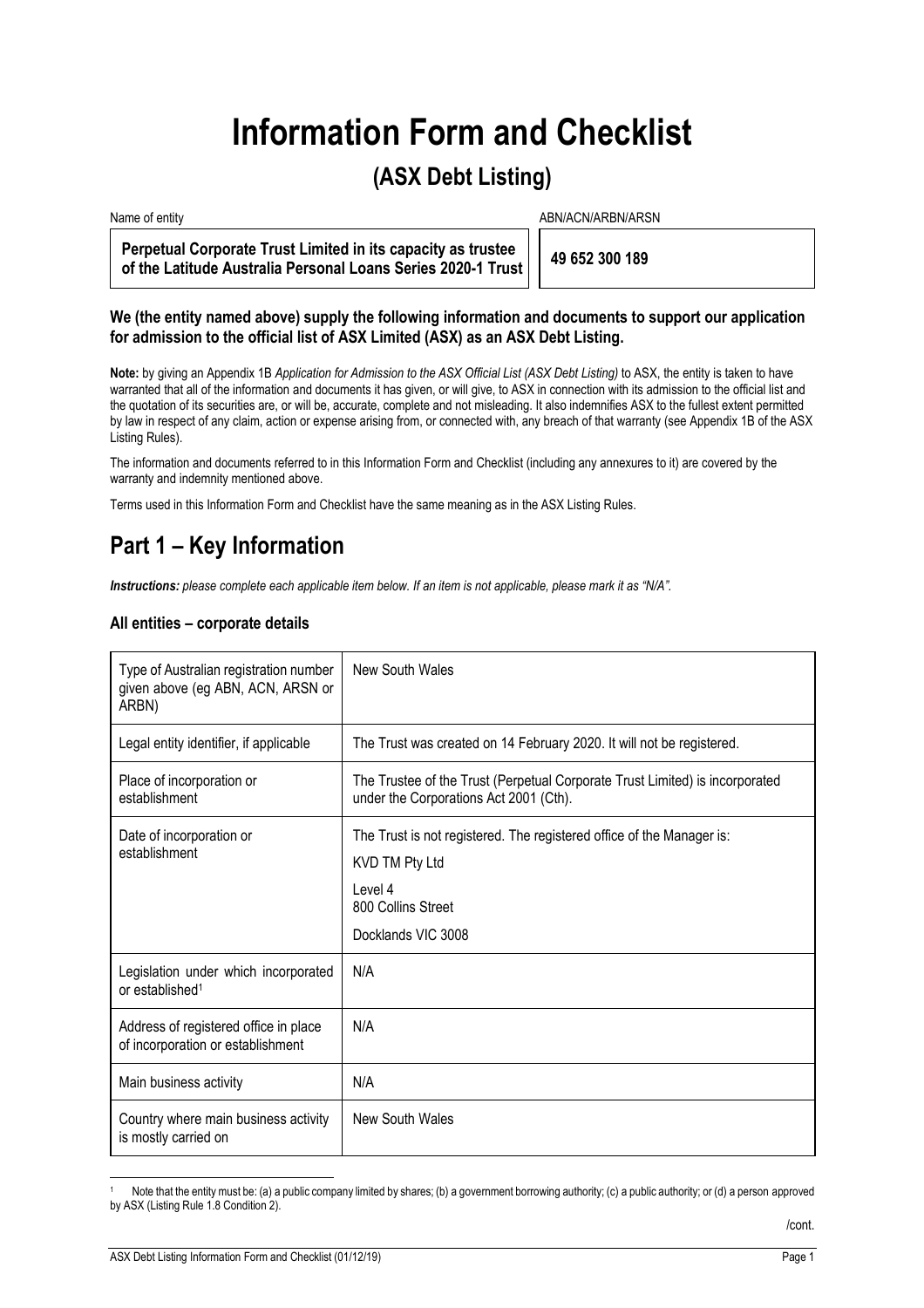| Other exchanges on which the entity<br>is listed <sup>2</sup> | The Trust was created on 14 February 2020. It will not be registered. |
|---------------------------------------------------------------|-----------------------------------------------------------------------|
| Street address of principal<br>administrative office          | KVD TM Pty Ltd<br>Level 4<br>800 Collins Street<br>Docklands VIC 3008 |
| Postal address of principal<br>administrative office          | KVD TM Pty Ltd<br>Level 4<br>800 Collins Street<br>Docklands VIC 3008 |
| Telephone number of principal<br>administrative office        | +61 3 9921 6141                                                       |
| E-mail address for investor enquiries                         | securitisation@latitudefinancial.com                                  |
| <b>Website URL</b>                                            | https://www.latitudefinancial.com.au                                  |

### **All entities – board and senior management details**<sup>3</sup>

| Full name and title of chairperson of<br>directors                                              | P.L.E. (Paul) Varro                                                                                                                                              |
|-------------------------------------------------------------------------------------------------|------------------------------------------------------------------------------------------------------------------------------------------------------------------|
| Full names of all existing directors                                                            | The Trust Manager for the Trust is KVD TM Pty Ltd. Its directors are:<br>P.L.E. (Paul) Varro<br>A.L.L.L. (Adrienne) Duarte<br>The Trust does not have directors. |
| Full names of any persons proposed<br>to be appointed as additional or<br>replacement directors | N/A                                                                                                                                                              |
| Full name and title of CEO/managing<br>director                                                 | The Manager for the Trust is KVD TM Pty Ltd. The Manager does not have a<br>managing director is.<br>The Trust does not have a managing director.                |
| Email address of CEO/managing<br>director                                                       | N/A                                                                                                                                                              |
| Full name and title of CFO                                                                      | The Manager for the Trust is KVD TM Pty Ltd. Its CFO is A.L.L.L. (Adrienne)<br>Duarte.<br>The Trust does not have a CFO.                                         |
| Email address of CFO                                                                            | Adrienne.durante@latitudefinancial.com                                                                                                                           |

j <sup>2</sup> If more than one, indicate which is the entity's home exchange.

<sup>&</sup>lt;sup>3</sup> If the entity applying for admission to the official list is a trust, enter the board and senior management details for the responsible entity of the trust.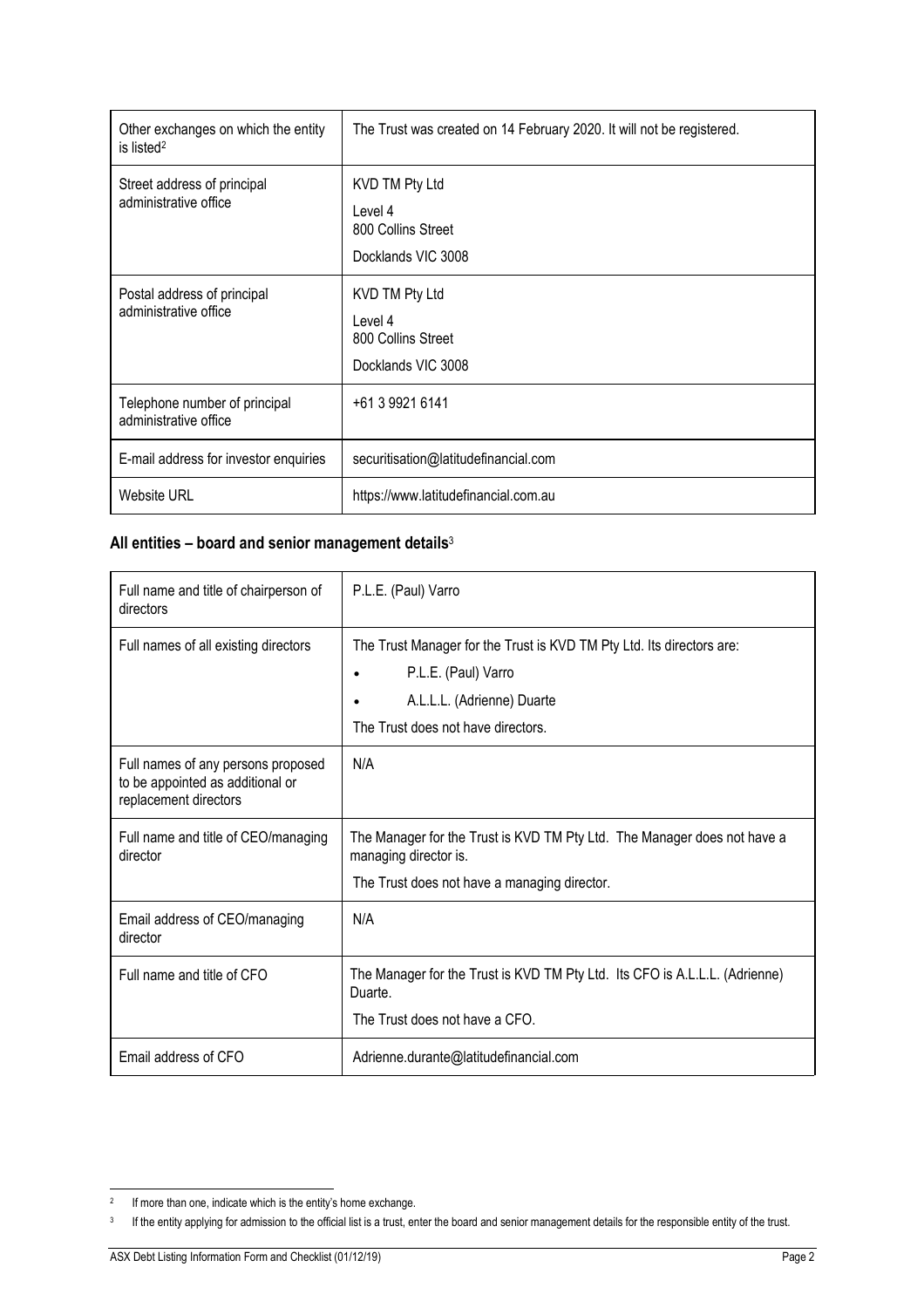| Full name and title of company<br>secretary | The Trust Manager for the Trust is KVD TM Pty Ltd. Its company secretaries<br>are: |
|---------------------------------------------|------------------------------------------------------------------------------------|
|                                             | A.C.H. (Adrian) Wong                                                               |
|                                             | P.B.L. (Paul) Burke.                                                               |
|                                             | The Trust does not have company secretaries.                                       |
| Email address of company secretary          | company.secretary@latitudefinancial.com                                            |

### **All entities – ASX compliance contact details**<sup>4</sup>

| Full name and title of ASX contact(s)      | KVD TM Pty Ltd<br>Eva Zileli - Treasurer                                 |
|--------------------------------------------|--------------------------------------------------------------------------|
| Business address of ASX contact(s)         | Level 4<br>800 Collins Street<br>Docklands VIC 3008                      |
| Business phone number of ASX<br>contact(s) | +61 3 9058 2276                                                          |
| Mobile phone number of ASX<br>contact(s)   | + 61 417 327 643                                                         |
| Email address of ASX contact(s)            | eva.zileli@latitudefinancial.com<br>securitisation@latitudefinancial.com |

### **All entities – investor relations contact details**

| Full name and title of person<br>responsible for investor relations   | Eva Zileli - Treasurer                                                   |
|-----------------------------------------------------------------------|--------------------------------------------------------------------------|
| Business phone number of person<br>responsible for investor relations | +61 3 9058 2276                                                          |
| Email address of person responsible<br>for investor relations         | eva.zileli@latitudefinancial.com<br>securitisation@latitudefinancial.com |

### **All entities – auditor details**<sup>5</sup>

| Full name of auditor | KPMG (ABN 51 194 660 183) of Tower Two Collins Square' Level 36, 727<br>Collins Street Docklands VIC 3008. |
|----------------------|------------------------------------------------------------------------------------------------------------|
|                      |                                                                                                            |

<sup>1</sup> 4 Under Listing Rule 1.8 Condition 9, a listed entity must appoint a person responsible for communication with ASX on Listing Rule matters. You can appoint more than one person to cater for situations where the primary nominated contact is not available.

<sup>5</sup> In certain cases, ASX may require the applicant to provide information about the qualifications and experience of its auditor for release to the market before quotation commences.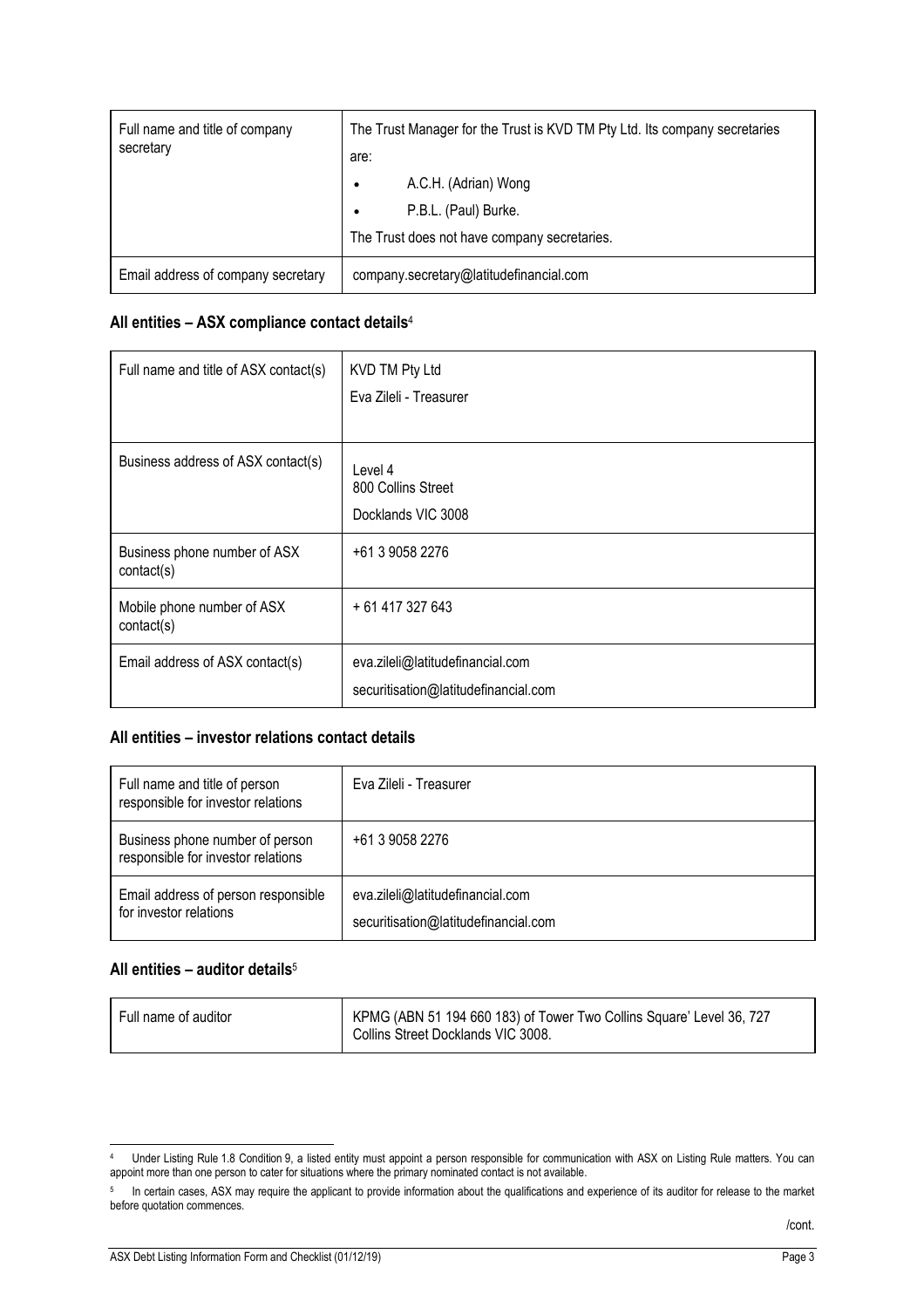### **All entities – registry details**<sup>6</sup>

| Name of securities registry                                  | Austraclear Services Limited        |
|--------------------------------------------------------------|-------------------------------------|
| Address of securities registry                               | 20 Bridge Street<br>Sydney NSW 2000 |
| Phone number of securities registry                          | (02) 8298 8476                      |
| Fax number of securities registry                            | (02) 9256 0456                      |
| Email address of securities registry                         | sfe.registry@asx.com.au             |
| Type of subregisters the entity will<br>operate <sup>7</sup> | N/A                                 |

### **All entities – key dates**

| Annual balance date                                                     | 12 months ending on 31 December (for the Trust) in any year.                       |
|-------------------------------------------------------------------------|------------------------------------------------------------------------------------|
| Months in which interest is usually<br>paid (or is intended to be paid) | Monthly (provided that the first payment date for interest will be 17 April 2020). |

### **Trusts – additional details**

| Name of responsible entity                                        | N/A |
|-------------------------------------------------------------------|-----|
| Full names of the members of the<br>compliance committee (if any) | N/A |

### **Entities incorporated or established outside Australia – additional details**

| Name and address of the entity's<br>Australian agent for service of<br>process                                                             | N/A |
|--------------------------------------------------------------------------------------------------------------------------------------------|-----|
| If the entity has or intends to have a<br>certificated subregister for quoted<br>securities, the location of the<br>Australian subregister | N/A |
| Address of registered office in<br>Australia (if any)                                                                                      | N/A |

# **Part 2 – Checklist Confirming Compliance with Admission Requirements**

*Instructions: please indicate in the "Location/Confirmation" column for each item below where the information or document referred to in that item is to be found (eg in the case of information, the specific page reference in the relevant document where that information is located or, in the case of a document, the folder tab number where that document is located). If the item asks for confirmation of a matter, you may simply enter "Confirmed"" in the "Location/Confirmation" column. If an item is not applicable, please mark it as "N/A".*

In this regard, it will greatly assist ASX and speed up its review of the application if the various documents referred to in this Checklist *(other than the 2 hard copies of the applicant's prospectus (as lodged with ASIC) referred to in item 20 and the 10 printed versions of the* 

j If the entity has different registries for different classes of securities, please indicate clearly which registry details apply to which class of securities.

For example, CHESS and issuer sponsored subregisters (see Guidance Note 29 section 3.11).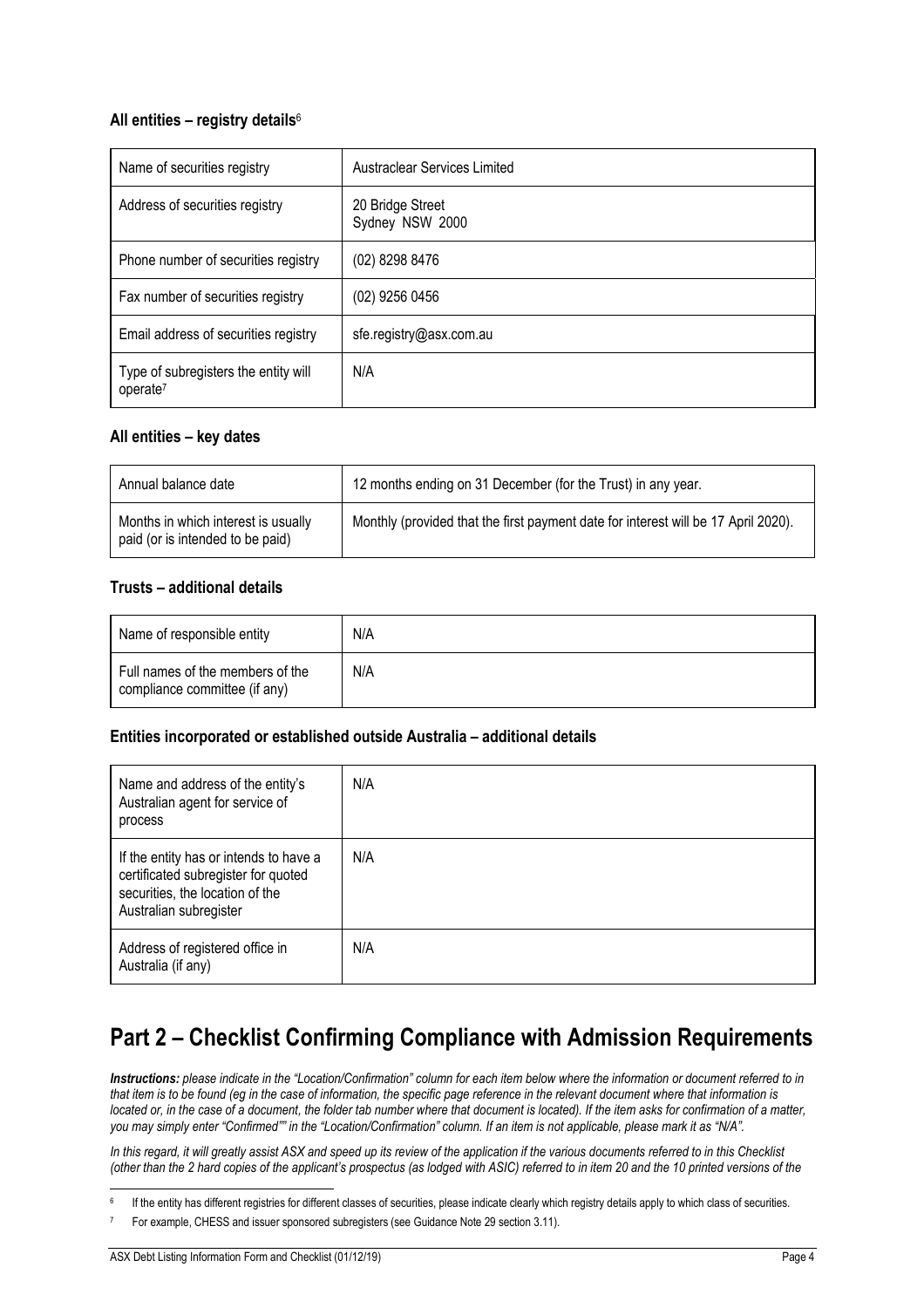final prospectus referred to in note 14) are provided in a folder separated by numbered tabs and if the entity's constitution and copies of all *material contracts are provided both in hard copy and in electronic format.* 

*Note that completion of this Checklist is not to be taken to represent that the entity is necessarily in full or substantial compliance with the ASX Listing Rules or that ASX will admit the entity to its official list. Admission to the official list is in ASX's absolute discretion and ASX may refuse admission without giving any reasons (see Listing Rule 1.19).* 

### **All entities – key supporting documents**

- 1. A copy of the entity's certificate of incorporation, certificate of registration or other evidence of status (including any change of name)
- 2. Original executed ASX Online agreement with ASX confirming that documents may be given to ASX and authenticated electronically (Listing Rule 1.8 Condition 10)8
- 3. A specimen certificate/holding statement for each class of securities to be quoted or a specimen holding statement for CDIs (as applicable)
- 4. Please either enter "Confirmed" in the column to the right to confirm that the entity has not previously applied for, and been refused or withdrawn its application for, admission to the official list of another securities exchange, or attach a statement explaining the circumstances and state the location of that statement
- 5. Payment for the initial listing fee<sup>9</sup> Payment to be made via EFT once
- 6. If required by ASX, a legal opinion from a reputable Australian law firm which is satisfactory to ASX and which confirms that the debt securities to be quoted are "financial products" as defined in the Corporations Act (Listing Rule 1.8 Condition 1 and Guidance Note 29 section 3.3)

### **All entities – capital structure**

- 7. A table showing the existing and proposed debt securities in the capital structure of the entity, broken down as follows:
	- (a) the number and class of each debt security and each convertible debt security currently on issue; and
	- (b) the number and class of each debt security and each convertible debt security proposed to be issued between the date of this application and the date the entity is admitted to the official list; and
	- (c) the resulting total number of each class of debt security and convertible debt security proposed to be on issue at the date the entity is admitted to the official list.

No Item Note that the United States of the United States of the United States Confirmation Master Trust Deed, Notice of Creation of Trust and Cashflow Allocation and Funding Deed

Attached

N/A

**Confirmed** 

invoice received.

N/A

| Main class of    | Class               |
|------------------|---------------------|
| securities –     |                     |
| Number to be     |                     |
| quoted           |                     |
| 245,500          | Latitude Australia  |
| Each Class A-L   | Personal Loans      |
| Note will have a | Series 2020-1 Trust |
| denomination of  | Class A-L Notes     |
| A\$1,000         |                     |
| Number not to be | +Class              |
| auoted           |                     |

Bank: National Australia Bank Account Name: ASX Operations Pty Ltd BSB: 082 057 A/C: 494728375

Swift Code (Overseas Customers): NATAAU3202S

<sup>1</sup> 8 An electronic copy of the *ASX Online Agreement* is available from the ASX Compliance Downloads page on ASX's website.

See Guidance Notes 15 and 15A for the fees payable on the application Payment can be made either by cheque made payable to ASX Operations Pty Ltd or by electronic funds transfer to the following account:

If payment is made by electronic funds transfer, please email your remittance advice to ar@asx.com.au or fax it to (612) 9227-0553, describing the payment as the "initial listing fee" and including the name of the entity applying for admission, the ASX home branch where the entity has lodged its application (ie Sydney, Melbourne or Perth) and the amount paid.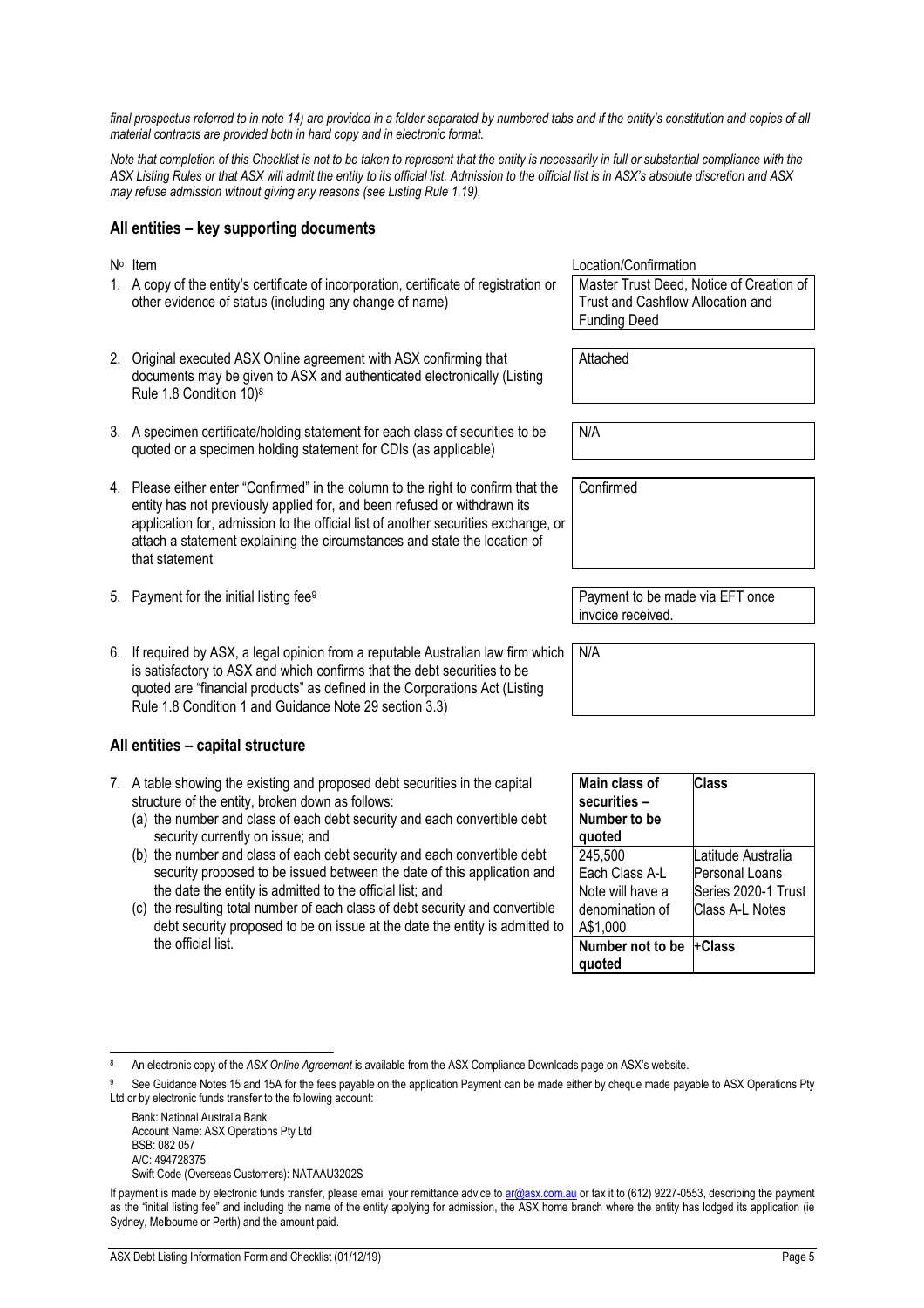Note: This applies whether the securities are quoted or not. If the entity is proposing to issue a minimum, maximum or oversubscription number of securities, the table should be presented to disclose each scenario.

### No Item Location/Confirmation

| 100,000<br>Latitude Australia<br>Each Class A-S<br>Personal Loans<br>Series 2020-1 Trust<br>Note will have a<br>Class A-S Notes<br>denomination of<br>A\$1,000<br>48.500<br>Latitude Australia<br>Each Class B Note<br>Personal Loans<br>Series 2020-1 Trust<br>will have a<br>denomination of<br>Class B Notes<br>A\$1,000<br>27,500<br>Latitude Australia<br>Each Class C Note<br>Personal Loans<br>Series 2020-1 Trust<br>will have a<br>Class C Notes<br>denomination of<br>A\$1,000<br>20,500<br>Latitude Australia<br>Each Class D Note<br>Personal Loans |             |                     |
|-----------------------------------------------------------------------------------------------------------------------------------------------------------------------------------------------------------------------------------------------------------------------------------------------------------------------------------------------------------------------------------------------------------------------------------------------------------------------------------------------------------------------------------------------------------------|-------------|---------------------|
|                                                                                                                                                                                                                                                                                                                                                                                                                                                                                                                                                                 |             |                     |
|                                                                                                                                                                                                                                                                                                                                                                                                                                                                                                                                                                 |             |                     |
|                                                                                                                                                                                                                                                                                                                                                                                                                                                                                                                                                                 |             |                     |
|                                                                                                                                                                                                                                                                                                                                                                                                                                                                                                                                                                 |             |                     |
|                                                                                                                                                                                                                                                                                                                                                                                                                                                                                                                                                                 |             |                     |
|                                                                                                                                                                                                                                                                                                                                                                                                                                                                                                                                                                 |             |                     |
|                                                                                                                                                                                                                                                                                                                                                                                                                                                                                                                                                                 |             |                     |
|                                                                                                                                                                                                                                                                                                                                                                                                                                                                                                                                                                 |             |                     |
|                                                                                                                                                                                                                                                                                                                                                                                                                                                                                                                                                                 |             |                     |
|                                                                                                                                                                                                                                                                                                                                                                                                                                                                                                                                                                 |             |                     |
|                                                                                                                                                                                                                                                                                                                                                                                                                                                                                                                                                                 |             |                     |
|                                                                                                                                                                                                                                                                                                                                                                                                                                                                                                                                                                 |             |                     |
|                                                                                                                                                                                                                                                                                                                                                                                                                                                                                                                                                                 |             |                     |
|                                                                                                                                                                                                                                                                                                                                                                                                                                                                                                                                                                 |             |                     |
|                                                                                                                                                                                                                                                                                                                                                                                                                                                                                                                                                                 |             |                     |
|                                                                                                                                                                                                                                                                                                                                                                                                                                                                                                                                                                 |             |                     |
|                                                                                                                                                                                                                                                                                                                                                                                                                                                                                                                                                                 |             |                     |
|                                                                                                                                                                                                                                                                                                                                                                                                                                                                                                                                                                 | will have a | Series 2020-1 Trust |
| Class D Notes<br>denomination of                                                                                                                                                                                                                                                                                                                                                                                                                                                                                                                                |             |                     |
| A\$1,000                                                                                                                                                                                                                                                                                                                                                                                                                                                                                                                                                        |             |                     |
| 31,500<br>Latitude Australia                                                                                                                                                                                                                                                                                                                                                                                                                                                                                                                                    |             |                     |
| Each Class E Note<br>Personal Loans                                                                                                                                                                                                                                                                                                                                                                                                                                                                                                                             |             |                     |
| Series 2020-1 Trust<br>will have a                                                                                                                                                                                                                                                                                                                                                                                                                                                                                                                              |             |                     |
| Class E Notes<br>denomination of                                                                                                                                                                                                                                                                                                                                                                                                                                                                                                                                |             |                     |
| A\$1,000                                                                                                                                                                                                                                                                                                                                                                                                                                                                                                                                                        |             |                     |
| 26,500<br>Latitude Australia                                                                                                                                                                                                                                                                                                                                                                                                                                                                                                                                    |             |                     |
| <b>Each Seller Note</b><br>Personal Loans                                                                                                                                                                                                                                                                                                                                                                                                                                                                                                                       |             |                     |
| will have a<br>Series 2020-1 Trust                                                                                                                                                                                                                                                                                                                                                                                                                                                                                                                              |             |                     |
| denomination of<br>Seller Notes                                                                                                                                                                                                                                                                                                                                                                                                                                                                                                                                 |             |                     |
| A\$1,000                                                                                                                                                                                                                                                                                                                                                                                                                                                                                                                                                        |             |                     |

| 8. For each class of securities referred to in the table mentioned in item 7, the |
|-----------------------------------------------------------------------------------|
| terms applicable to those securities                                              |

Note: This should state their nominal or face value; rate of interest; dates of payment of interest; date and terms of redemption; and conversion terms (if applicable).

9. Where any class of securities referred to in the table mentioned in item 7 is constituted under, or is the subject of, a trust deed,10 a copy of that trust deed

### **All entities – other information**

j

See sections headed "Summary – Principal Terms of the Notes," "General Information about the Notes", "Conditions of the Notes" and "Cashflow Allocation Methodology" in the Information Memorandum for information about each Class (including as to currency, issue price, rate of interest and dates of payment of interest of each Class).

See the Master Trust Deed, the Notice of Creation of Trust and the Cashflow Allocation and Funding Deed.

10. A brief history of the entity **Please refer to Section 2** ("General"), Section 11.1 ("General Features of the Trust") and Section 11.2 ("Master Trust Deed") of the Information Memorandum.

<sup>&</sup>lt;sup>10</sup> For example, a debenture trust deed or a security trust deed under which the trustee holds security for the holders of the debt securities or convertible debt securities in question.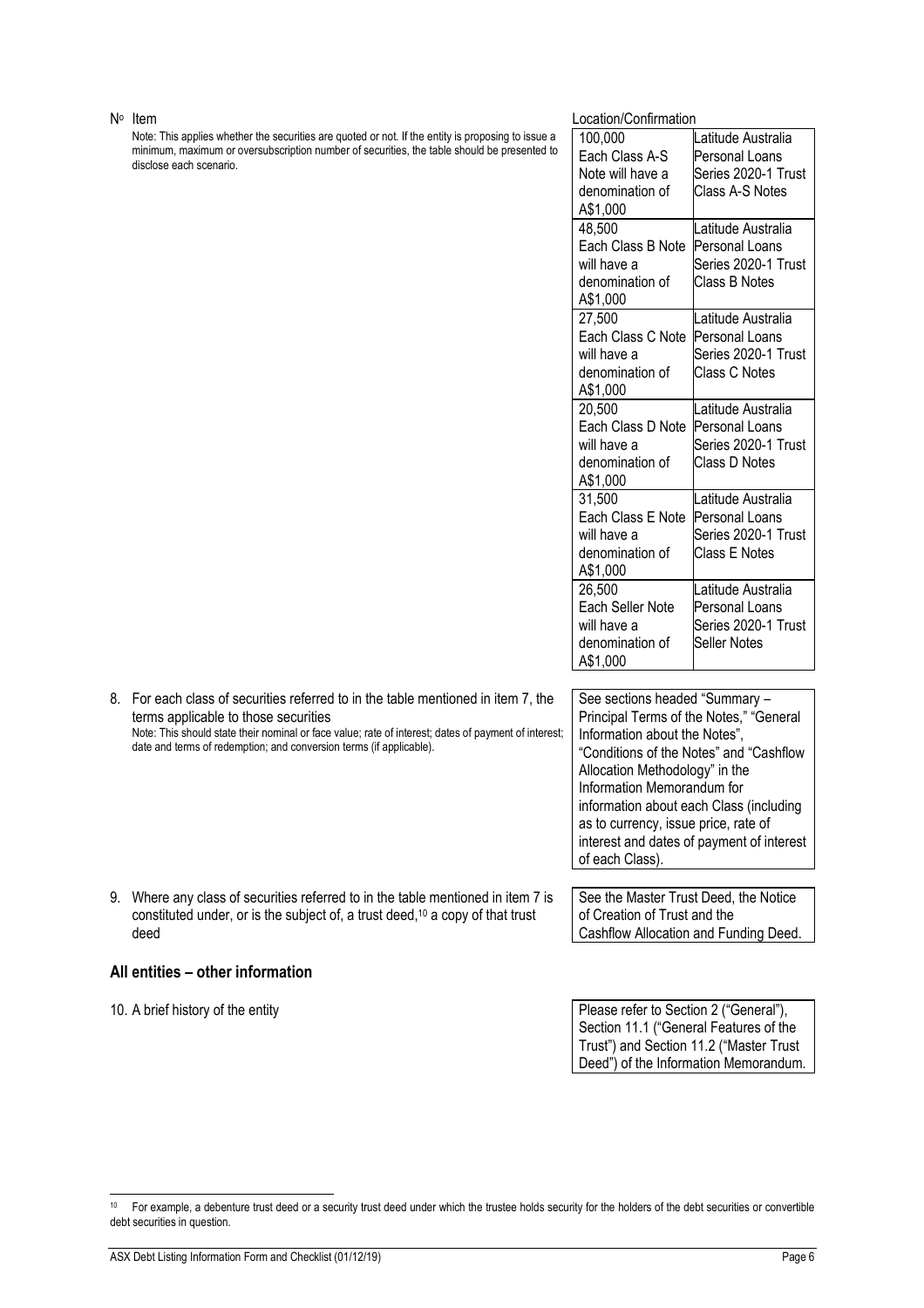- No Item  $\mathbb{N}^{\circ}$  Location/Confirmation 11. Details of the entity's existing activities and level of operations Please refer to sections 5 ("Trust Assets")
- 12. Confirmation that all information that a reasonable person would expect to have a material effect on the price or value of the debt securities to be quoted is included in or provided with this Information Form and Checklist

### **Entities applying for admission on the basis of their NTA (Listing Rule 1.8 Condition 3(a))**

- 13. Evidence that the entity<sup>11</sup> will have net tangible assets at the time of admission of at least \$10 million
- 14. Copies of the entity's accounts, together with any audit report or review,12 for the last 2 full financial years

### **Entities applying for admission on the basis of a guarantor (Listing Rule 1.8 Condition 3(b))**

- 15. Evidence that the guarantor is a company that at the time of admission will have net tangible assets of at least \$10 million
- 16. Copies of the guarantor's accounts, together with any audit report or review,13 for the last 2 full financial years
- 17. An original executed undertaking by the guarantor to provide to ASX for release to the market the documents required to enable the entity to comply with Listing Rule 4.7A.1

### **Entities applying for admission on the basis of a credit rating (Listing Rule 1.8 Condition 3(c))**

| 18. Evidence that the debt securities for which the entity seeks quotation are<br>rated at least "investment grade" by one of:<br>(a) Moody's Investor Services Inc.;<br>(b) Standard & Poors, Inc.;<br>(c) Fitch, Inc.; or<br>(d) any other credit rating agency advised to the market by ASX from time to<br>time.<br>or any of their subsidiaries | See the Rating Letter from Moody's. |
|------------------------------------------------------------------------------------------------------------------------------------------------------------------------------------------------------------------------------------------------------------------------------------------------------------------------------------------------------|-------------------------------------|
| 19. Evidence that none of the credit rating agencies referred to in item 18 has<br>issued a rating less than "investment grade" in relation to the debt securities<br>for which the entity seeks quotation                                                                                                                                           | See the Rating Letter from Moody's. |

### **Entities applying for quotation of retail debt securities**

- 20. An electronic version and 2 hard copies of the prospectus for the offer of the retail securities, as lodged with ASIC (Listing Rule 1.8 Condition 4)14
- 21. Copies of all material contracts referred to in the prospectus (including any underwriting agreement) plus the page reference in the prospectus where they are summarised

|  | <sup>11</sup> If the entity is applying in its capacity as the trustee of a trust, the trust must have net tangible assets of at least \$10 million. |
|--|------------------------------------------------------------------------------------------------------------------------------------------------------|

| <sup>12</sup> If the accounts have not been audited or reviewed, the entity must tell ASX. |  |
|--------------------------------------------------------------------------------------------|--|
|--------------------------------------------------------------------------------------------|--|

N/A

N/A

and Eligibility Criteria"), 7 ("General Information") and 8 ("Origination and Servicing of the Receivables") of the

Information Memorandum.

Yes

N/A

N/A

N/A

N/A

N/A

 $13$  If the accounts have not been audited or reviewed, the quarantor must tell ASX.

<sup>&</sup>lt;sup>14</sup> The applicant should also provide 10 printed copies of the final prospectus to ASX as soon as they are available.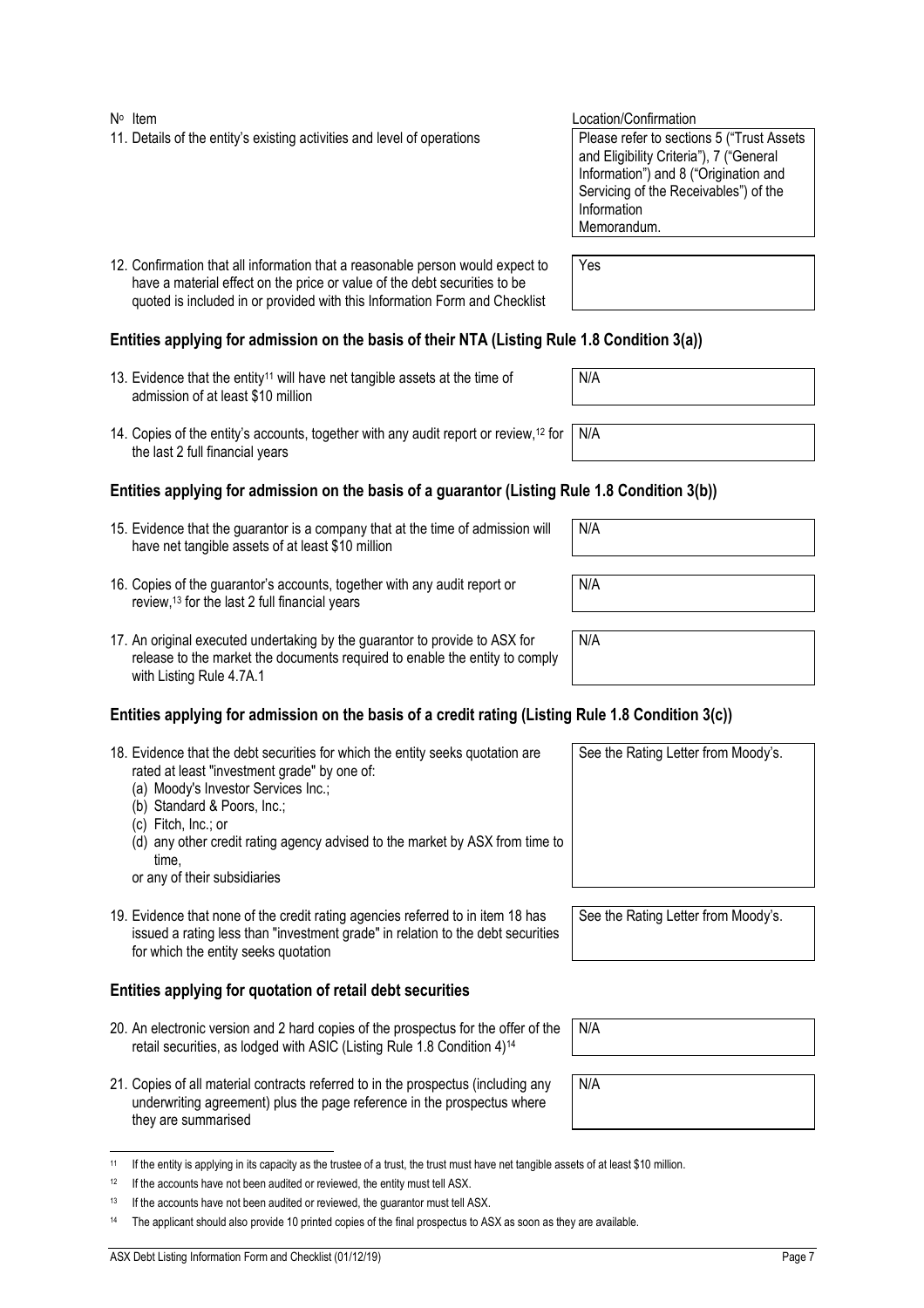### **Entities applying for quotation of wholesale debt securities**

- 22. An electronic version of the offer document or information memorandum to be issued to investors
- 23. An electronic version of the documents setting out the terms of the securities (including, if there is a deed poll or trust deed for the securities, a copy of the deed poll or trust deed) (Listing Rule 2.1 Condition 5)
- 24. An electronic version of any other transaction documents referred to in the offer document or information memorandum

### **Entities applying for quotation of asset-backed securities**

- 25. Evidence either that:
	- (a) there is a security trustee or other independent person representing the interests of the holders of the asset-backed securities (Listing Rule 1.8 Condition 12(a)); or
	- (b) if the issue of asset-backed securities is secured by equity securities, or options, warrants or other rights relating to equity securities, the equity securities:
		- (i) are quoted on a stock exchange or traded on another regulated market; and
		- (ii) do not constitute a majority interest or confer legal or management control of the companies that have issued them (Listing Rule 1.8 Condition 12(b))

### **Entities that are trusts**

- 26. Evidence that the responsible entity of the trust is the issuer of the debt securities (Listing Rule 1.8 Condition 8(a))
- 27. Evidence that the trust is a special purpose trust constituted solely for the purpose of issuing the class or classes of debt securities to be quoted on ASX (Listing Rule 1.8 Condition 8(b))
- 28. If the securities to be quoted on ASX are retail securities, evidence that the entity is a registered managed investment scheme or has an exemption from ASIC from that requirement (Listing Rule 1.8 Condition 8(c))

### **Entities incorporated or established outside of Australia**

- 29. A legal opinion from a reputable law firm in the applicant's home jurisdiction which is satisfactory to ASX and which confirms that the applicant is validly existing in that jurisdiction and that the business it carries on complies with its constitution, the laws of that jurisdiction and, if it is listed on an overseas stock exchange, the listing rules (or their equivalent) of that exchange (Listing Rule 1.8 Condition 6 and Guidance Note 29 section 3.10)
- 30. If the entity is a foreign company, evidence that the entity is registered as a foreign company carrying on business in Australia (Listing Rule 1.8 Condition 7)
- 31. If the entity is a foreign trust, evidence that the responsible entity of the trust is registered as a foreign company carrying on business in Australia (Listing Rule 1.8 Condition 8(d))

Attached

Attached

**Attached** 

See the Master Security Trust Deed and the Notice of Creation of Security Trust.

See the Master Trust Deed, the Cashflow Allocation and Funding Deed and the Note Deed Poll.

See the Master Trust Deed, the Cashflow Allocation and Funding Deed and the Note Deed Poll.

N/A

N/A

N/A

N/A

### No Item Location/Confirmation